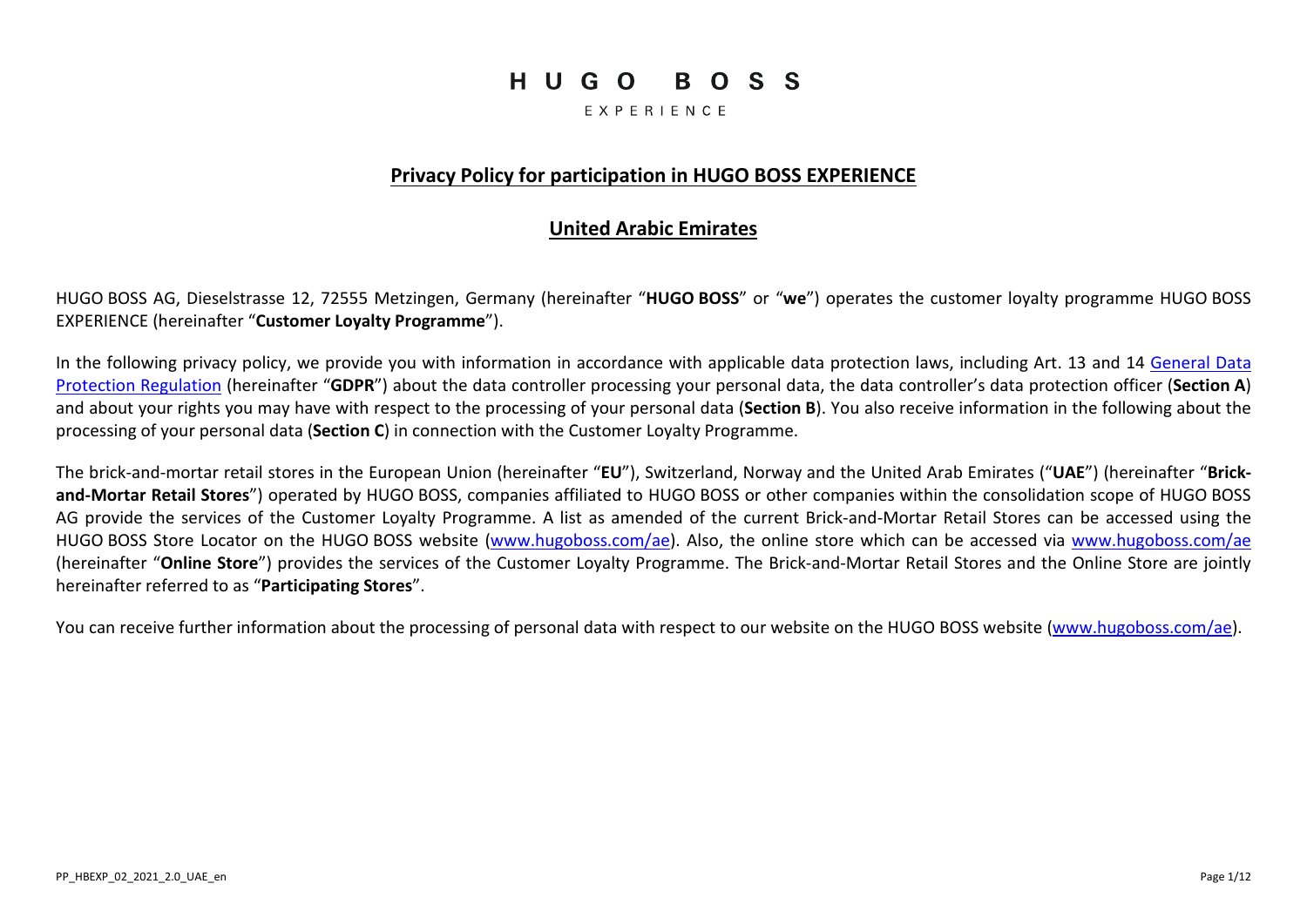#### **TABLE OF CONTENTS**

| A. |      |                                                                                                                                       |  |
|----|------|---------------------------------------------------------------------------------------------------------------------------------------|--|
|    |      |                                                                                                                                       |  |
|    | П.   |                                                                                                                                       |  |
| В. |      |                                                                                                                                       |  |
| C. |      |                                                                                                                                       |  |
|    |      |                                                                                                                                       |  |
|    | II.  |                                                                                                                                       |  |
|    | III. |                                                                                                                                       |  |
|    | IV.  | Details on the recipients of personal data and the transfer of personal data to third countries and/or international organisations 12 |  |
| D. |      |                                                                                                                                       |  |
|    |      |                                                                                                                                       |  |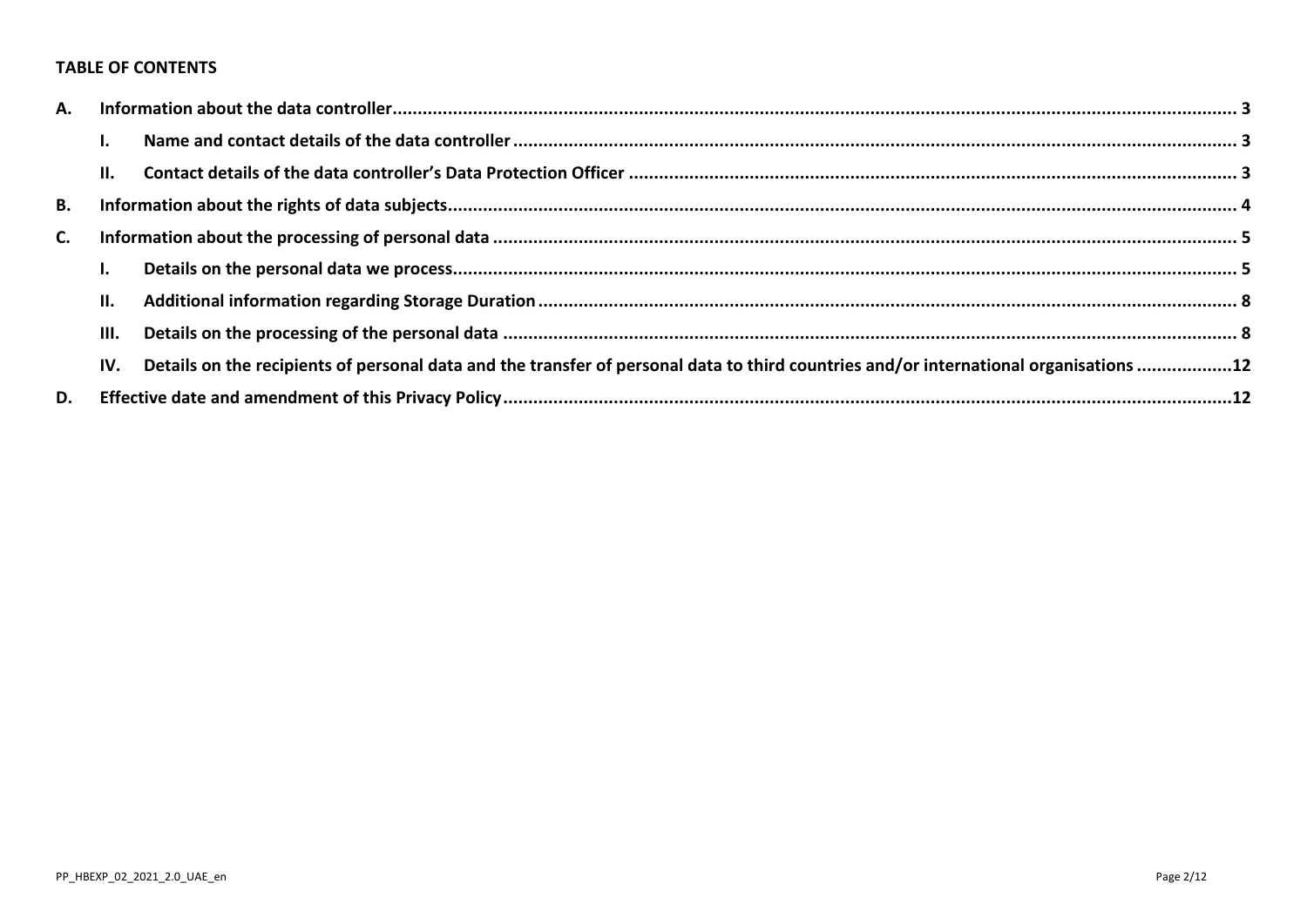# <span id="page-2-0"></span>**A. Information about the data controller**

## <span id="page-2-1"></span>**I. Name and contact details of the data controller**

The data controller for the Customer Loyalty Programme is:

HUGO BOSS AG Dieselstrasse 12, 72555 Metzingen, Germany Telephone: +49 7123 94-0 Fax: +49 7123 94-80259 E-mail: info@hugoboss.com

## <span id="page-2-2"></span>**II. Contact details of the data controller's Data Protection Officer**

Our Data Protection Officer can be contacted as follows:

HUGO BOSS AG Data Protection Officer Dieselstrasse 12, 72555 Metzingen, Germany Telephone: +49 7123 94-80999 Fax: +49 7123 94-880999 E-mail: privacy@hugoboss.com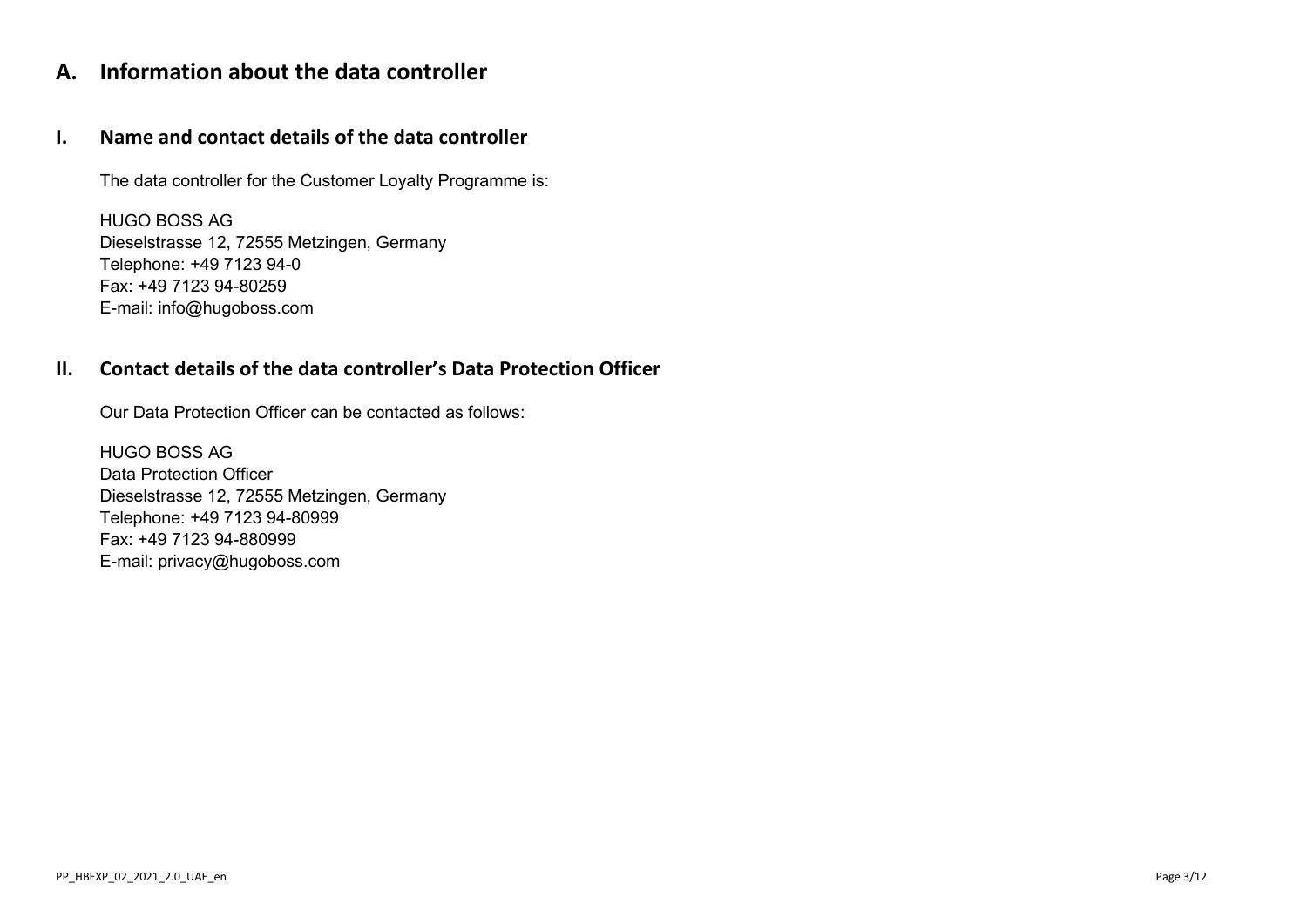## <span id="page-3-0"></span>**B. Information about the rights of data subjects**

As a data subject you can exercise the following rights with respect to the processing of your personal data, provided that the relevant conditions are met:

- I. Right of access (Art. 15 GDPR)
- II. Right to rectification (Art. 16 GDPR)
- III. Right to erasure ("right to be forgotten") (Art. 17 GDPR)
- IV. Right to restriction of processing (Art. 18 GDPR)
- V. Right to data portability (Art. 20 GDPR)

### VI. Right to object (Art. 21 GDPR)

Under the conditions provided in Art. 21 No.1 GDPR you have the right to object, on grounds relating to your particular situation, at any time to processing of your personal data which is based on Art. 6 (1) (e) or (f) GDPR, including profiling based on those provisions. Under the conditions provided in Art. 21 No.2 GDPR you have the right to object at any time to processing of your personal data for such marketing, which includes profiling to the extent that it is related to such direct marketing.

You can find detailed information regarding the legal basis of processing in **Sectio[n C](#page-4-0)** of this Privacy Policy.

- VII. Right to withdraw consent (Art. 7 (3) GDPR)
- VIII. Right to lodge a complaint with the supervisory authority (Art. 57 (1) (f) GDPR)

You may contact our Data Protection Officer (**Section [A.II.](#page-2-2)**) for the purpose of exercising your rights.

Subject to any exceptions under applicable laws, you may have similar or additional rights, including the right to make inquiries or complaints to us in respect of your personal data.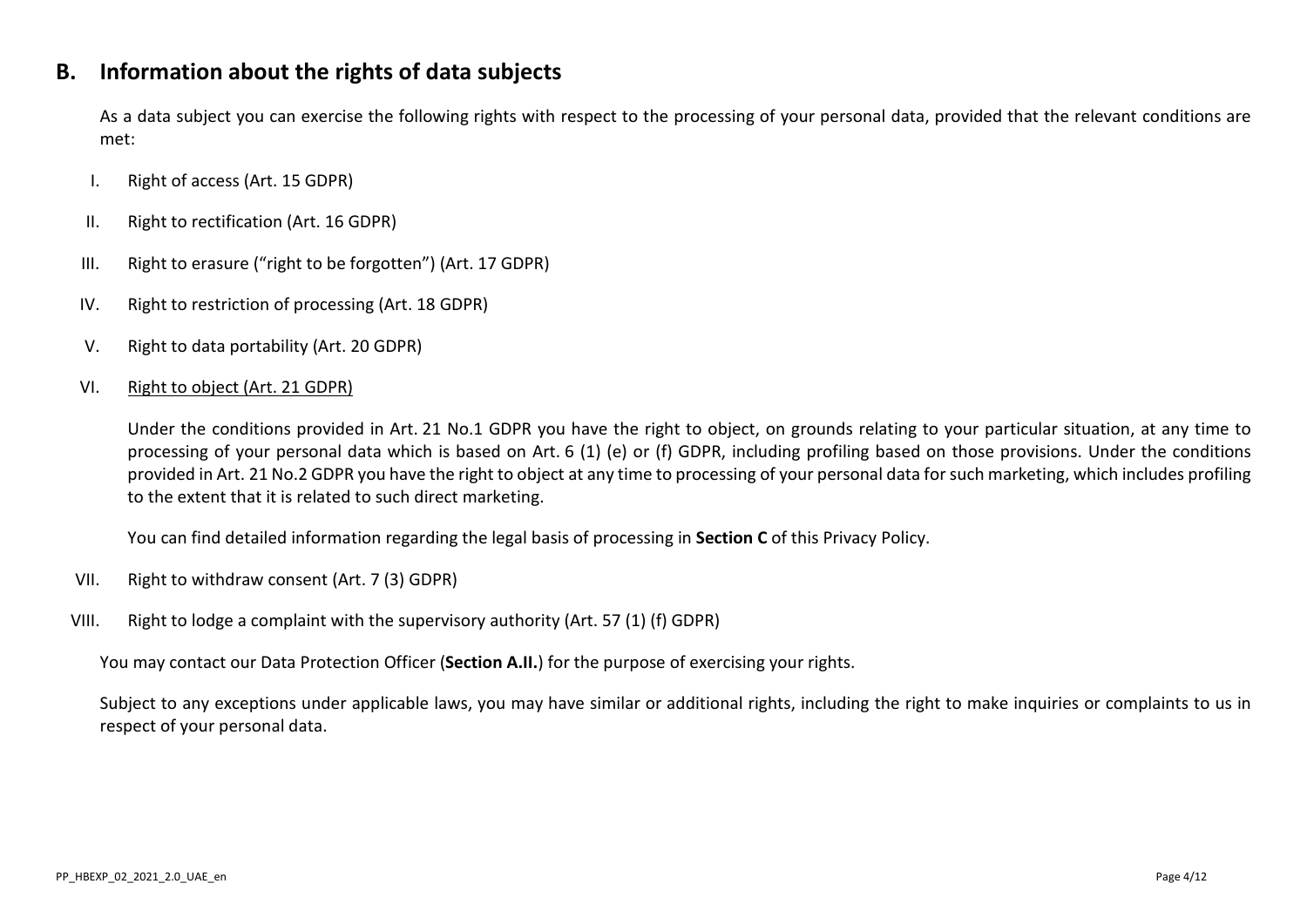# <span id="page-4-0"></span>**C. Information about the processing of personal data**

In connection with Customer Loyalty Programme different personal data are processed for different purposes. You will find information below regarding the purposes and means of the processing of personal data.

Automated decision-making within the meaning of Art. 22 GDPR does not take place.

### <span id="page-4-1"></span>**I. Details on the personal data we process**

| Categories of personal data that are processed                                                                                                                                                          | Personal data included in the categories                                                                                                                                                                                               | Obligation to provide the data                                                                                                                                                                                                       | <b>Storage Duration</b>                                                                                                                                                                                                                                                                                                                                                                                        |
|---------------------------------------------------------------------------------------------------------------------------------------------------------------------------------------------------------|----------------------------------------------------------------------------------------------------------------------------------------------------------------------------------------------------------------------------------------|--------------------------------------------------------------------------------------------------------------------------------------------------------------------------------------------------------------------------------------|----------------------------------------------------------------------------------------------------------------------------------------------------------------------------------------------------------------------------------------------------------------------------------------------------------------------------------------------------------------------------------------------------------------|
| Personal master data that we collect during<br>for the<br>Customer<br>registration<br>Lovalty<br>Programme ("Personal Master Data").                                                                    | Salutation, last name, first name, e-mail address,<br>country of residence, a password, when<br>registering online.<br>We also record the relevant Participating Store at<br>which you register for the Customer Loyalty<br>Programme. | There is a contractual obligation<br>to provide some Data. The<br>required Data is marked with an<br>asterix $(*)$ .<br>Not providing these Data means<br>that you cannot participate in<br>the<br>Customer<br>Loyalty<br>Programme. | We store this information as long as you<br>are registered for the Customer Loyalty<br>Programme.<br>We store these data for evidence purposes<br>for the establishment, exercise or defence<br>of any legal claims and also for an interim<br>period of three years commencing at the<br>end of the year in which you deregister and<br>in the event of any legal disputes until such<br>have been concluded. |
| Signature information (digital or paper based)<br>that we collect during the registration process<br>for the Customer Loyalty Programme in our<br>Brick-and-Mortar Retail Stores ("Signature<br>Data"). | Your signature on the digital or paper based<br>registration form.                                                                                                                                                                     | There is a contractual obligation<br>to provide this Data.<br>Not providing this Data means<br>that you cannot participate in<br>the<br>Customer<br>Loyalty<br>Programme.                                                            | We store this information as long as you<br>are registered for the Customer Loyalty<br>Programme.<br>We store these data for evidence purposes<br>for the establishment, exercise or defence<br>of any legal claims and also for an interim<br>period of three years commencing at the<br>end of the year in which you deregister and<br>in the event of any legal disputes until such<br>have been concluded. |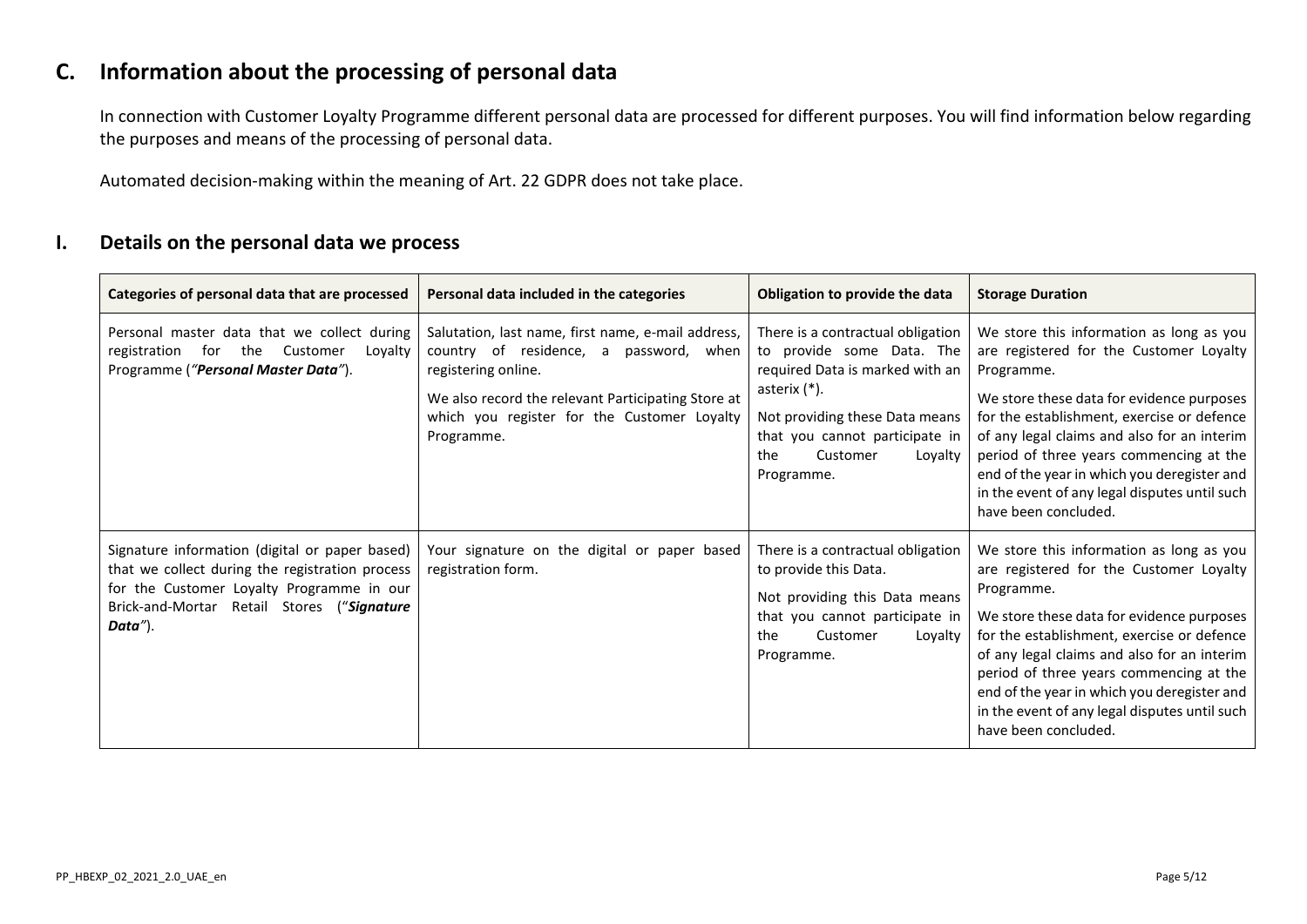| Categories of personal data that are processed                                                                                                                                                                                                                                                                                                                | Personal data included in the categories                                                                                                                                                                                                                                                                                                                                                                                                                                                                                                                      | Obligation to provide the data                                                                                                                                                                                                                                                                      | <b>Storage Duration</b>                                                                                                                                                                                                                                                                                                                                                                                        |
|---------------------------------------------------------------------------------------------------------------------------------------------------------------------------------------------------------------------------------------------------------------------------------------------------------------------------------------------------------------|---------------------------------------------------------------------------------------------------------------------------------------------------------------------------------------------------------------------------------------------------------------------------------------------------------------------------------------------------------------------------------------------------------------------------------------------------------------------------------------------------------------------------------------------------------------|-----------------------------------------------------------------------------------------------------------------------------------------------------------------------------------------------------------------------------------------------------------------------------------------------------|----------------------------------------------------------------------------------------------------------------------------------------------------------------------------------------------------------------------------------------------------------------------------------------------------------------------------------------------------------------------------------------------------------------|
| Protocol data that accrue for technical reasons<br>when the registration for the Customer Loyalty<br>Programme is confirmed in the double opt-in<br>procedure ("Registration Protocol Data").                                                                                                                                                                 | Date and time of confirmation of the registration<br>in double opt-in procedure and IP address of the<br>device used for the confirmation.                                                                                                                                                                                                                                                                                                                                                                                                                    | There is a contractual obligation<br>to provide these Data.<br>Not providing these Data means<br>that you cannot participate in<br>Customer<br>the<br>Lovalty<br>Programme.                                                                                                                         | We store this information as long as you<br>are registered for the Customer Loyalty<br>Programme.<br>We store these data for evidence purposes<br>for the establishment, exercise or defence<br>of any legal claims and also for an interim<br>period of three years commencing at the<br>end of the year in which you deregister and<br>in the event of any legal disputes until such<br>have been concluded. |
| Voluntary information that the participant<br>provides when registering for the Customer<br>Loyalty Programme ("Participant Data").                                                                                                                                                                                                                           | Telephone number, mobile phone number, date of<br>birth and/or postal address that we store as your<br>invoice address, information on your preferred<br>communication channels and on your personal<br>preferences (e.g. preferred HUGO BOSS brands,<br>interests, styles etc.), sizes, body measurements,<br>your wish list with HUGO BOSS products that you<br>have selected in your My HUGO BOSS customer<br>account, delivery addresses you have saved in your<br>My HUGO BOSS customer account or have used<br>when placing orders in the Online Store. | There is no obligation to provide<br>the data.<br>Not providing these data means<br>that we cannot personalize the<br>benefits of the Customer Loyalty<br>Programme.<br>If your preferred communication<br>channels are not provided, we<br>cannot contact you via these<br>communication channels. | We store this information as long as you<br>are registered for the Customer Loyalty<br>Programme.<br>We store these data for evidence purposes<br>for the establishment, exercise or defence<br>of any legal claims and also for an interim<br>period of three years commencing at the<br>end of the year in which you deregister and<br>in the event of any legal disputes until such<br>have been concluded. |
| Information<br>purchases<br>about<br>your<br>("Transaction Data") if you identify yourself<br>when making a purchase in a Brick-and-Mortar<br>Retail Store as participant in HUGO BOSS<br>EXPERIENCE or identify yourself in the Online<br>Store as a participant by entering your access<br>data.<br>This Data is received from the Participating<br>Stores. | Information about the articles purchased (article<br>description, article number, quantity, size, if<br>applicable body measurements, colour, price,<br>currency, order number), on the type of<br>transaction (purchase, exchange, return etc.) on<br>the location (Online Store or country, city and<br>store for Brick-and-Mortar Retail Stores) and the<br>time of the relevant purchase.                                                                                                                                                                 | There is a contractual obligation<br>to provide this Data.<br>Not providing this Data (not<br>identifying<br>yourself<br>when<br>making a purchase) means that<br>cannot<br>record<br>we<br>your<br>Transaction data.                                                                               | We store this information as long as you<br>are registered for the Customer Loyalty<br>Programme.<br>We store these data for evidence purposes<br>for the establishment, exercise or defence<br>of any legal claims and also for an interim<br>period of three years commencing at the<br>end of the year in which you deregister and<br>in the event of any legal disputes until such<br>have been concluded. |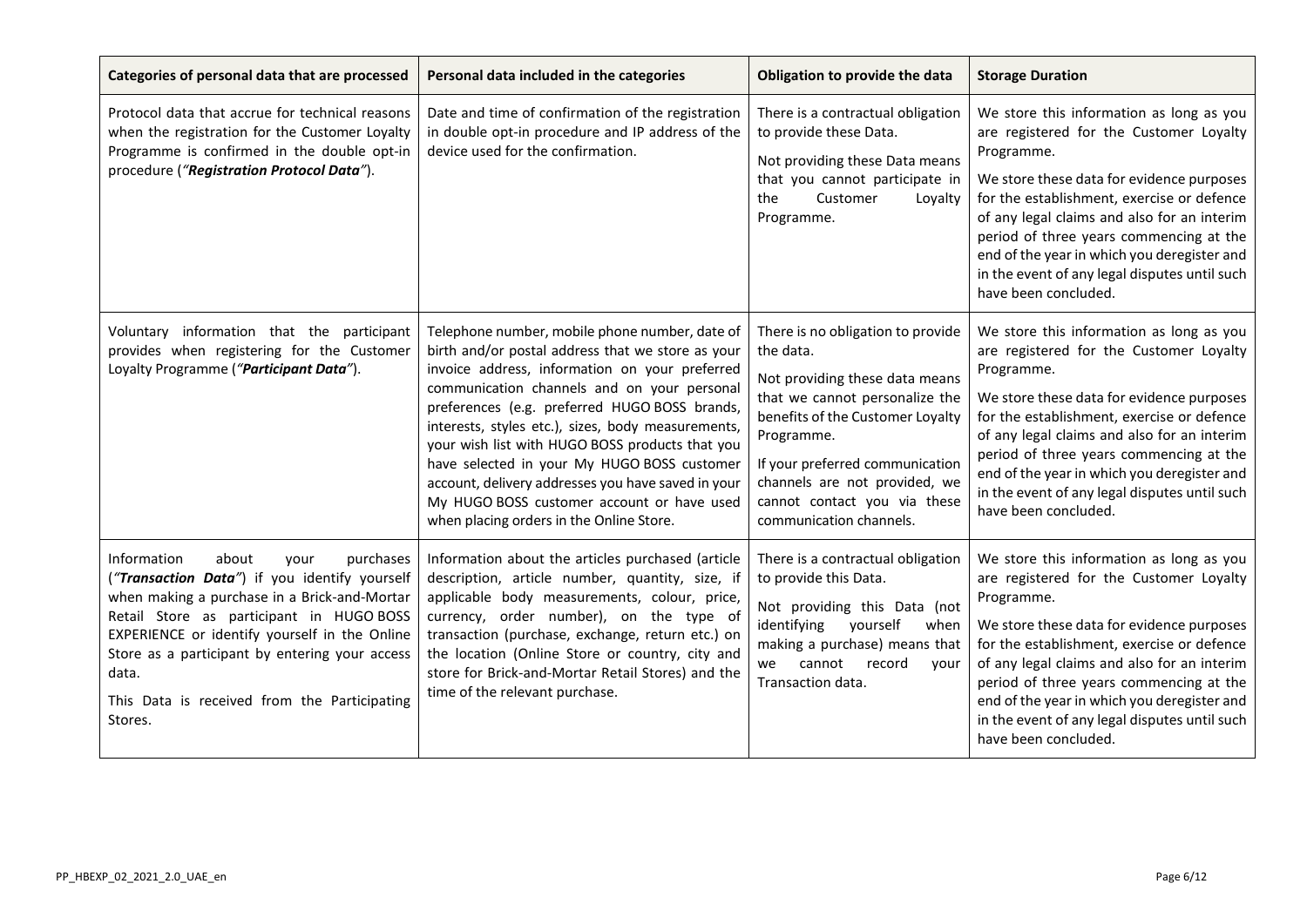| Categories of personal data that are processed                                                                                                                                                                                                                                                      | Personal data included in the categories                                                                                                                                                                                                                                                                                                                            | Obligation to provide the data                                                                                                                                                                                                                      | <b>Storage Duration</b>                                                                                                                                                                                                                                                                                                                                                                                        |
|-----------------------------------------------------------------------------------------------------------------------------------------------------------------------------------------------------------------------------------------------------------------------------------------------------|---------------------------------------------------------------------------------------------------------------------------------------------------------------------------------------------------------------------------------------------------------------------------------------------------------------------------------------------------------------------|-----------------------------------------------------------------------------------------------------------------------------------------------------------------------------------------------------------------------------------------------------|----------------------------------------------------------------------------------------------------------------------------------------------------------------------------------------------------------------------------------------------------------------------------------------------------------------------------------------------------------------------------------------------------------------|
| Information that you provide us with in your<br>inquiries made to customer service by<br>telephone, chat or online contact form<br>("Customer Service Inquiry Data").                                                                                                                               | Information that you provide us with in your<br>inquiries made to customer service by telephone,<br>chat or online contact form, e.g. subject of and<br>background to your inquiry.                                                                                                                                                                                 | There is no obligation to provide<br>the data.<br>Not providing these data means<br>that we cannot edit your inquiry.                                                                                                                               | We store this information as long as you<br>are registered for the Customer Loyalty<br>Programme.<br>We store these data for evidence purposes<br>for the establishment, exercise or defence<br>of any legal claims and also for an interim<br>period of three years commencing at the<br>end of the year in which you deregister and<br>in the event of any legal disputes until such<br>have been concluded. |
| Shopping advice provided by our sales staff and<br>personal shopping assistants ("Shopping Advice<br>Data").<br>These Data are received from the Participating<br>Stores and autonomously generated.                                                                                                | Information about inquiries made to customer<br>service by telephone, chat or online contact form<br>and shopping advice discussions with employees<br>of Brick-and-Mortar Retail Stores (in particular<br>date, time and subject of your inquiry);<br>specification of the personal shopping assistant<br>and his/her personal product recommendations<br>for you. | There is no obligation to provide<br>the data.<br>Not providing these data means<br>that we cannot personalize the<br>benefits of the Customer Loyalty<br>Programme.                                                                                | We store this information as long as you<br>are registered for the Customer Loyalty<br>Programme.<br>We store these data for evidence purposes<br>for the establishment, exercise or defence<br>of any legal claims and also for an interim<br>period of three years commencing at the<br>end of the year in which you deregister and<br>in the event of any legal disputes until such<br>have been concluded. |
| Data in usage profiles that we create by<br>analysing the usage behaviour of participants in<br>the Customer Loyalty Programme in the Online<br>Store ("Online Usage Profile Data").<br>These Data are autonomously generated.                                                                      | Data about the use of the website, in particular<br>page visits, visit frequency and time spent on the<br>pages visited, information about the articles you<br>have looked at or placed in your shopping cart or<br>have put on the wish list in your My HUGO BOSS<br>customer account.                                                                             | There is no obligation to provide<br>the data.<br>Not providing these data means<br>that we cannot personalize the<br>benefits of the Customer Loyalty<br>Programme.                                                                                | We store this information as long as you<br>are registered for the Customer Loyalty<br>Programme.                                                                                                                                                                                                                                                                                                              |
| Information about the type and scope of the<br>Customer Loyalty Programmes services used by<br>you and your reactions to our marketing in the<br>Participating Stores provided you have consented<br>to receive marketing ("Reaction Behaviour<br>Data").<br>These Data are autonomously generated. | Data about the type and scope of your reaction to<br>our marketing and the use of the Customer<br>Loyalty Programme services.                                                                                                                                                                                                                                       | There is no obligation to provide<br>the data.<br>Not providing these data (not<br>identifying<br>yourself<br>when<br>making a<br>purchase,<br>not<br>consenting<br>to<br>receive<br>marketing)<br>means that we<br>cannot personalize the benefits | We store this information as long as you<br>are registered for the Customer Loyalty<br>Programme.                                                                                                                                                                                                                                                                                                              |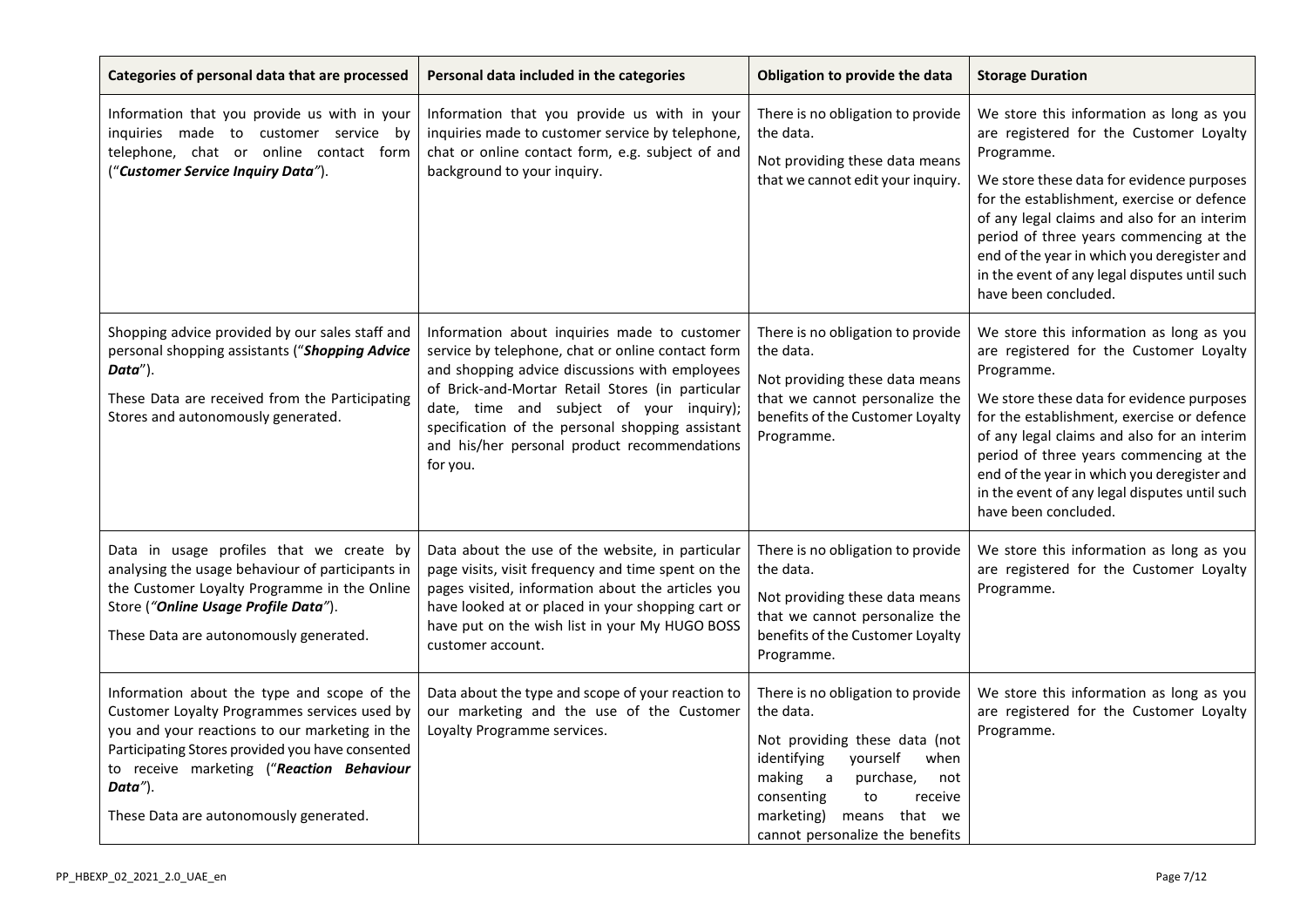| Categories of personal data that are processed                                                                                                                                                                                                                                                                 | Personal data included in the categories                                                                                                                                                                  | Obligation to provide the data                                                                                                                                       | <b>Storage Duration</b>                                                                           |
|----------------------------------------------------------------------------------------------------------------------------------------------------------------------------------------------------------------------------------------------------------------------------------------------------------------|-----------------------------------------------------------------------------------------------------------------------------------------------------------------------------------------------------------|----------------------------------------------------------------------------------------------------------------------------------------------------------------------|---------------------------------------------------------------------------------------------------|
|                                                                                                                                                                                                                                                                                                                |                                                                                                                                                                                                           | Loyalty<br>Customer<br>the<br>of<br>Programme.                                                                                                                       |                                                                                                   |
| Allocation to participant segments that we<br>create by analysing Personal Master Data,<br>Participant Data, Transaction Data, Customer<br>Service Inquiry Data, Shopping Advice Data,<br>Online Usage Profile Data and Reaction<br>Behaviour Data ("Segment Data").<br>These Data are autonomously generated. | Data about affinity to HUGO BOSS brands, their<br>products or content, e.g. determining the store at<br>which the participant uses most often for<br>purchases or is closest where the participant lives. | There is no obligation to provide<br>the data.<br>Not providing these data means<br>that we cannot personalize the<br>benefits of the Customer Loyalty<br>Programme. | We store this information as long as you<br>are registered for the Customer Loyalty<br>Programme. |

## <span id="page-7-0"></span>**II. Additional information regarding Storage Duration**

In addition to the specified information regarding the Storage Duration given above, all personal data will be erased undue delay when the personal data are no longer necessary in relation to the purpose for which they were collected or otherwise processed.

### <span id="page-7-1"></span>**III. Details on the processing of the personal data**

#### **1. Processing of personal data on the basis of statutory legislation**

| Purpose of processing the personal data                                                                                                                                                                                                   | Categories of personal data processed                                                                                                              | Legal basis and, if applicable, legitimate interests                                                                                                                                                                                                  |
|-------------------------------------------------------------------------------------------------------------------------------------------------------------------------------------------------------------------------------------------|----------------------------------------------------------------------------------------------------------------------------------------------------|-------------------------------------------------------------------------------------------------------------------------------------------------------------------------------------------------------------------------------------------------------|
| Provision of web applications in the Online Store and the digital or paper based<br>registration form in the Brick-and-Mortar Retail Stores in which you can provide<br>us with your data to register for the Customer Loyalty Programme. | Registration<br>Personal<br>Data,<br>Master<br>Protocol Data, Participant Data if these<br>have already been provided in the<br>registration form. | Art. 6 No.1 (b) GDPR, Performance of a contract.<br>Art. 6 No.1 (f) GDPR. After balancing of the interests<br>our legitimate interest is to simplify the registration<br>procedure and to collect accurate and valid data.                            |
| Operation of a customer database in which we maintain and update Customer<br>Master Data and Participant Data.                                                                                                                            | Personal Master Data, Participant Data.                                                                                                            | Art. 6 No.1 (b) GDPR, Performance of a contract.<br>Art. 6 No.1 (f) GDPR. After balancing of the interests<br>our legitimate interest is the operation of an<br>organised customer database as the basis for<br>optimum maintenance of customer data. |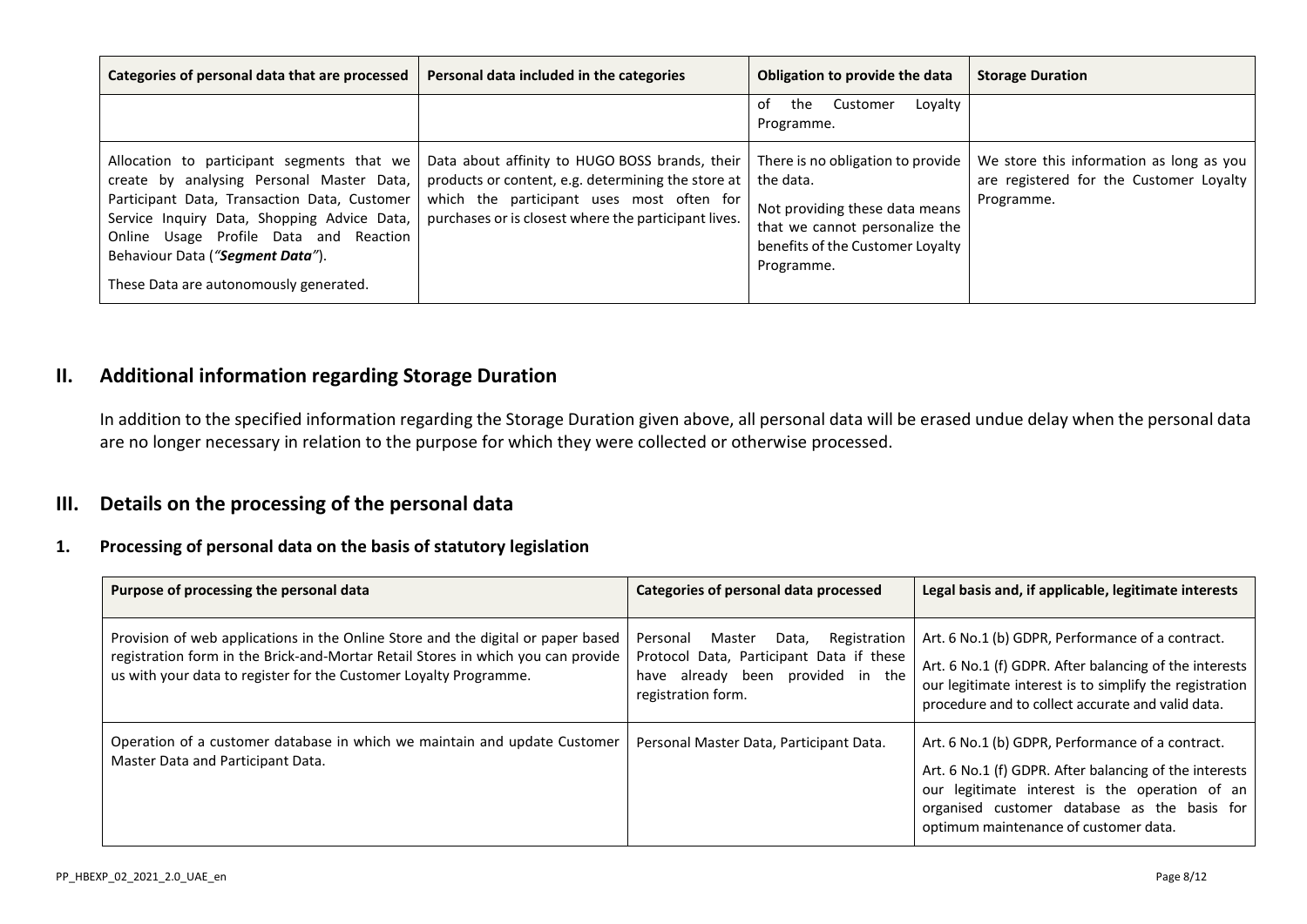| Purpose of processing the personal data                                                                                                                                                                                                                                                                                                                                                                                                                                                                                                                                                                                                                                                                                                                                                                                                                                                                                                                                                                                                                             | Categories of personal data processed                                                                                                | Legal basis and, if applicable, legitimate interests                                                                                                                                                                                                                                       |
|---------------------------------------------------------------------------------------------------------------------------------------------------------------------------------------------------------------------------------------------------------------------------------------------------------------------------------------------------------------------------------------------------------------------------------------------------------------------------------------------------------------------------------------------------------------------------------------------------------------------------------------------------------------------------------------------------------------------------------------------------------------------------------------------------------------------------------------------------------------------------------------------------------------------------------------------------------------------------------------------------------------------------------------------------------------------|--------------------------------------------------------------------------------------------------------------------------------------|--------------------------------------------------------------------------------------------------------------------------------------------------------------------------------------------------------------------------------------------------------------------------------------------|
| Archiving Signature Data for evidence purposes and for the establishment,<br>exercise or defence of any legal claims.                                                                                                                                                                                                                                                                                                                                                                                                                                                                                                                                                                                                                                                                                                                                                                                                                                                                                                                                               | Personal Master Data, Signature Data,<br>Participant Data.                                                                           | Art. 6 No.1 (b) GDPR, Performance of a contract.<br>Art. 6 No.1 (f) GDPR. After balancing of the interests<br>our legitimate interest is the establishment, exercise<br>or defence of legal claims.                                                                                        |
| Updating of postal and e-mail addresses. In order to ensure the accuracy of<br>address data we validate the postal and e-mail address data. We automatically<br>correct any obvious errors in the postal address provided, e.g. digit typing errors<br>in the postal code. We contact you personally in cases, which are unclear.                                                                                                                                                                                                                                                                                                                                                                                                                                                                                                                                                                                                                                                                                                                                   | Participant Data.                                                                                                                    | Art. 6 No.1 (c) GDPR, Art. 5 No.1 (d) GDPR.<br>Art. 6 No.1 (f) GDPR. After balancing of the interests<br>our legitimate interest is ensuring the accuracy of the<br>data.                                                                                                                  |
| Provision of the functions of the My HUGO BOSS customer account and a<br>convenient ordering process in the Online Store:<br>In your MY HUGO BOSS customer account you can conveniently maintain the<br>Personal Master Data, Participant Data, preferences and your wish list provided<br>by you. We use your data regarding your preferences, your Transaction Data and<br>your Reaction Behaviour Data to personalize your My HUGO BOSS customer<br>account.<br>If you are logged in to your My HUGO BOSS customer account, the sizes stored in<br>your customer account will automatically be preselected for your online<br>purchases to make shopping in the Online Store as easy and pleasant as possible<br>for you. Information requested during the checkout process (e.g. invoice address)<br>are autocompleted with the data stored in the customer database to make the<br>ordering process even easier for you.<br>Based on your Transaction Data we provide you in your My HUGO BOSS customer<br>account with an overview of your purchases to date. | Personal Master Data, Participant Data,<br>Transaction Data, Online Usage Profile<br>Data, Reaction Behaviour Data, Segment<br>Data. | Art. 6 No.1 (b) GDPR, Performance of a contract.                                                                                                                                                                                                                                           |
| Anonymisation of the data for an anonymised analysis of the store information<br>for the development and improvement of the content and functions of the<br>Customer Loyalty Programme.                                                                                                                                                                                                                                                                                                                                                                                                                                                                                                                                                                                                                                                                                                                                                                                                                                                                             | All personal data specified in Section C in<br>anonymised form.                                                                      | Art. 6 No.1 (f) GDPR. After balancing of the interests<br>our legitimate interest is the development and<br>improvement of the Customer Loyalty Programme.                                                                                                                                 |
| Data transfer to the Brick-and-Mortar Retail Stores to provide the benefits of the<br>Customer Loyalty Programme described in detail in the Terms and Conditions for<br>participation in HUGO BOSS EXPERIENCE as well as to our Customer Care<br>department.                                                                                                                                                                                                                                                                                                                                                                                                                                                                                                                                                                                                                                                                                                                                                                                                        | Personal Master Data, Participant Data,<br>Transaction Data.                                                                         | Art. 6 No.1 (b) GDPR, Performance of a contract.<br>Art. 6 No.1 (f) GDPR. After balancing of the interests<br>our legitimate interest is to provide the benefits of<br>the Customer Loyalty Programme to the customer<br>also in other countries than the respective residence<br>country. |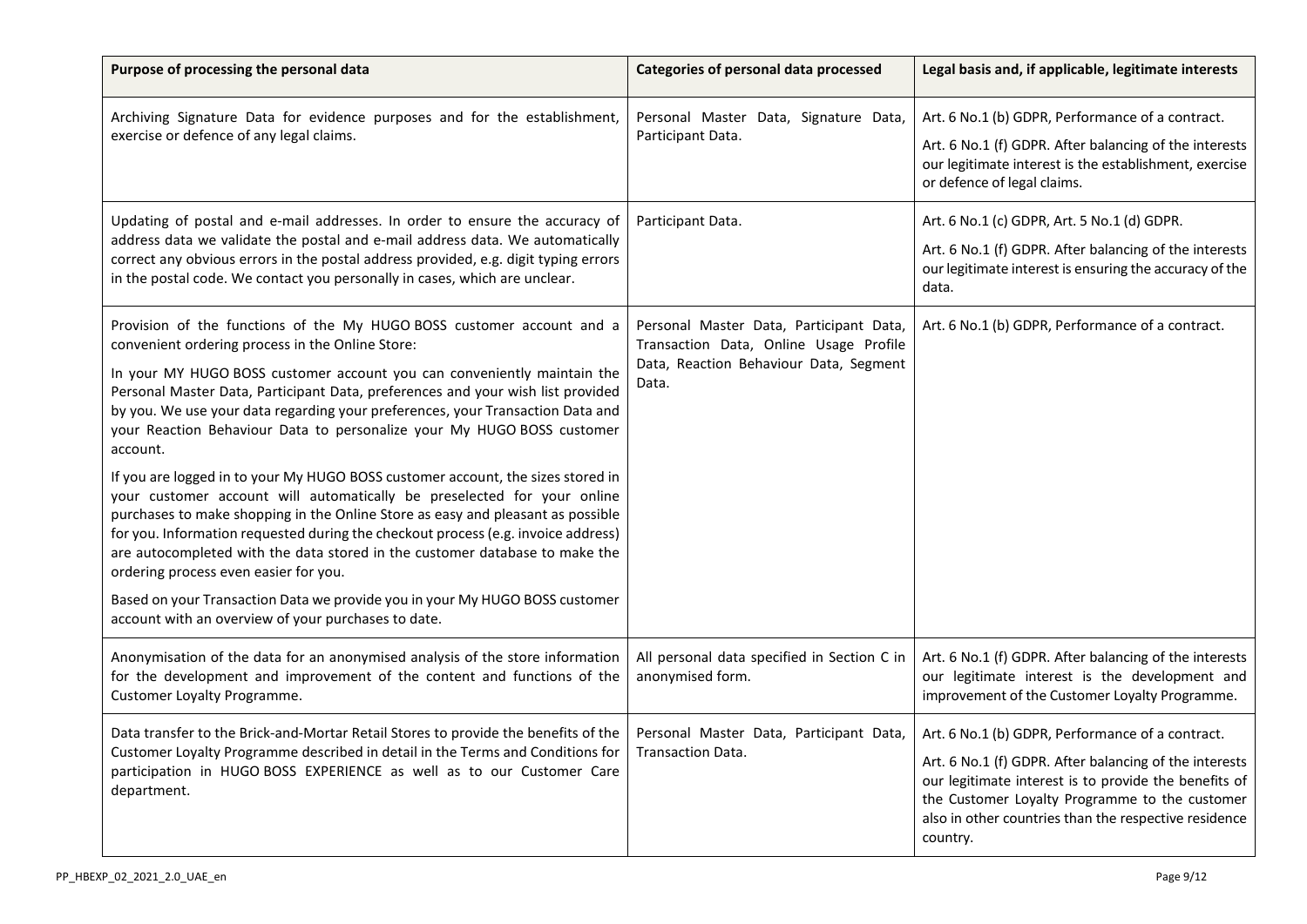## **2. Processing of personal data on the basis of your consent**

| Purpose of processing the personal data                                                                                                                                                                                                                                                                                                                                                                                                                                                                                                                                                                                                                                                      | Categories of personal data processed                                                                                                                                                   | Legal basis and, if applicable,<br>legitimate interests |
|----------------------------------------------------------------------------------------------------------------------------------------------------------------------------------------------------------------------------------------------------------------------------------------------------------------------------------------------------------------------------------------------------------------------------------------------------------------------------------------------------------------------------------------------------------------------------------------------------------------------------------------------------------------------------------------------|-----------------------------------------------------------------------------------------------------------------------------------------------------------------------------------------|---------------------------------------------------------|
| Offering personalized shopping advice in the Brick-and-Mortar Retail Stores and<br>via customer telephone service on the basis of the information stored in our<br>customer database.                                                                                                                                                                                                                                                                                                                                                                                                                                                                                                        | Personal Master Data, Registration Protocol Data, Participant<br>Data, Transaction Data, Customer Service Inquiry Data,<br>Shopping Advice Data, Reaction Behaviour Data, Segment Data. | Art. 6 No.1 (a) GDPR, Consent.                          |
| Sending of information material on the components of the Customer Loyalty<br>Programme and of relevant, personalized marketing for our own offers (e.g.<br>information about HUGO BOSS, product information, newsletters, customer<br>survey and exclusive offers or invitations to take part in competitions, events and<br>(local) promotions of HUGOBOSS or the Participating Stores) to the<br>communication channels selected by the participant (e-mail, post, telephone<br>and/or SMS MMS messages and push messages within the HUGO BOSS<br>applications for mobile user devices, provided you have consented to the receipt<br>of app push messages in the HUGO BOSS applications). | Personal Master Data, marketing cookie data processed when<br>visiting the HUGO BOSS website, Online Usage Profile Data,<br>Transaction Data, Reaction Behaviour Data, Segment Data.    | Art. 6 No.1 (a) GDPR, Consent.                          |
| You can select or change the communication channels at any time in your My<br>HUGO BOSS customer account.                                                                                                                                                                                                                                                                                                                                                                                                                                                                                                                                                                                    |                                                                                                                                                                                         |                                                         |
| We use:                                                                                                                                                                                                                                                                                                                                                                                                                                                                                                                                                                                                                                                                                      |                                                                                                                                                                                         |                                                         |
| the salutation and your name specified when registering to adapt gender-<br>specific content in our marketing materials.                                                                                                                                                                                                                                                                                                                                                                                                                                                                                                                                                                     |                                                                                                                                                                                         |                                                         |
| the country recorded during registration to determine the language and<br>$\bullet$<br>country-specific content of our marketing materials.                                                                                                                                                                                                                                                                                                                                                                                                                                                                                                                                                  |                                                                                                                                                                                         |                                                         |
| the date of birth you may have provided voluntarily to have personal birthday<br>wishes and information tailored to your age sent to you.                                                                                                                                                                                                                                                                                                                                                                                                                                                                                                                                                    |                                                                                                                                                                                         |                                                         |
| voluntary information you may have provided regarding your personal<br>preferences, your Transaction Data, Segment Data and your wish list in your<br>My HUGO BOSS customer account to provide you with shopping advice and<br>to have content tailored to your personal preferences sent to you.                                                                                                                                                                                                                                                                                                                                                                                            |                                                                                                                                                                                         |                                                         |
| We also send you reminder e-mails if you have not completed orders in the Online<br>Store or articles are still on your wish list in your My HUGO BOSS customer<br>account.                                                                                                                                                                                                                                                                                                                                                                                                                                                                                                                  |                                                                                                                                                                                         |                                                         |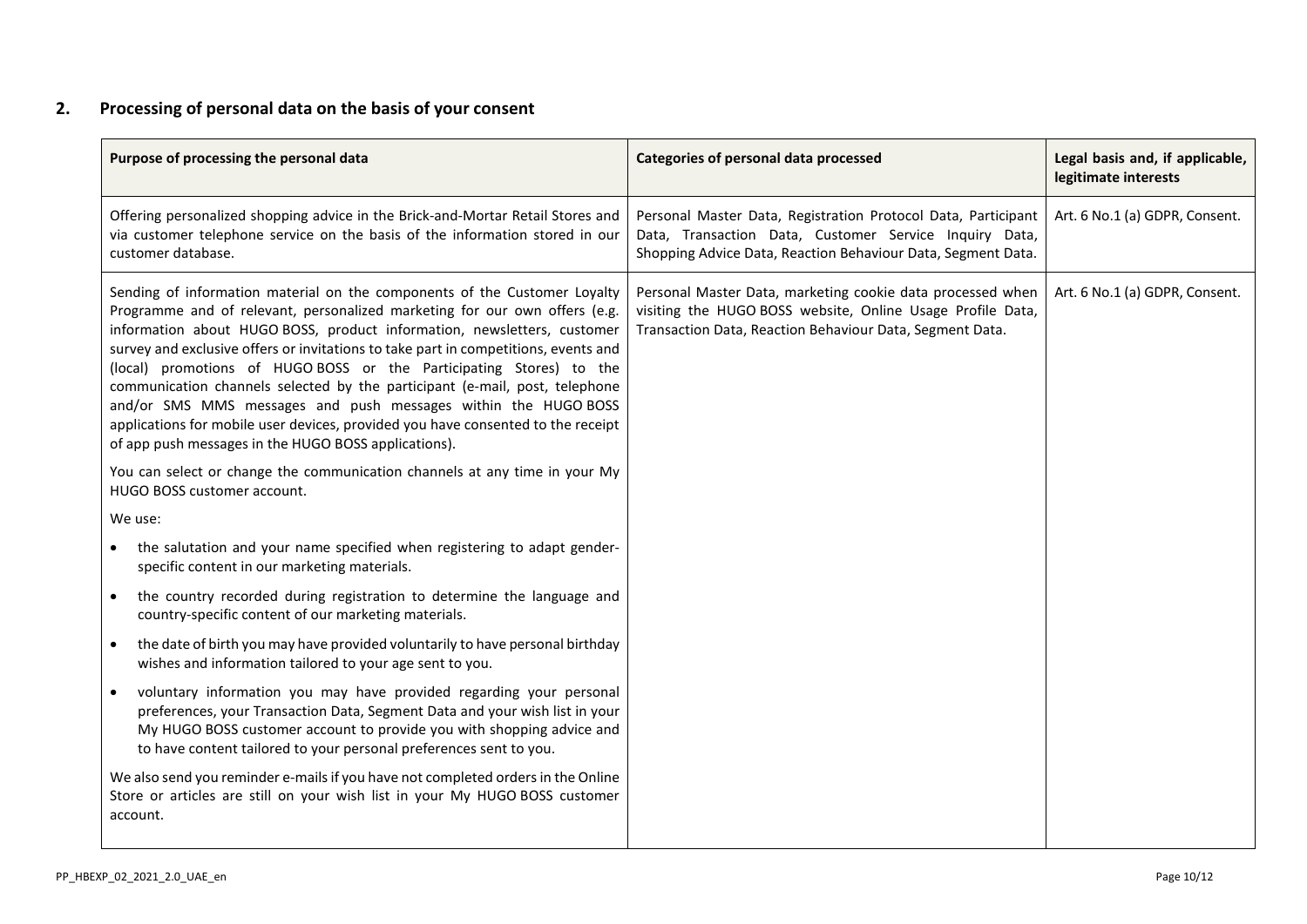| Purpose of processing the personal data                                                                                                                                                                                                                                                                                                                                                                                                                                                                                                                                                                                                                                                                                                                                                                                 | Categories of personal data processed                                                                                                                                                                                                             | Legal basis and, if applicable,<br>legitimate interests |
|-------------------------------------------------------------------------------------------------------------------------------------------------------------------------------------------------------------------------------------------------------------------------------------------------------------------------------------------------------------------------------------------------------------------------------------------------------------------------------------------------------------------------------------------------------------------------------------------------------------------------------------------------------------------------------------------------------------------------------------------------------------------------------------------------------------------------|---------------------------------------------------------------------------------------------------------------------------------------------------------------------------------------------------------------------------------------------------|---------------------------------------------------------|
| Cookies are used on our website for these purposes if the participant has<br>consented to this. Additional information can be received on the HUGO BOSS<br>website.                                                                                                                                                                                                                                                                                                                                                                                                                                                                                                                                                                                                                                                     |                                                                                                                                                                                                                                                   |                                                         |
| If you register in a participating brick-and-mortar store and your place of<br>residence is in the registration country, we transfer your Personal Master Data,<br>Participant Data, Transaction Data, Segment Data and your preferred<br>communication channels to the participating brick-and-mortar store in which you<br>registered for the Customer Loyalty Programme for the purpose of marketing<br>materials being sent to you by the participating brick-and-mortar store. The<br>marketing materials in particular contain information about local promotions<br>taking place in the relevant participating brick-and-mortar store.                                                                                                                                                                           | Personal Master Data, Participant Data, Transaction Data,<br>Segment Data.                                                                                                                                                                        | Art. 6 No.1 (a) GDPR, Consent.                          |
| Personalized analysis of affinity of participants in the Customer Loyalty<br>Programme to HUGO BOSS products and personalisation and design of marketing<br>content in line with user preferences. We use different analysis methods for this<br>which allow us to personalize marketing content optimally and tailor this to your<br>individual personal interest which we derive from all the information stored in<br>our customer databases. In this way we create a customer-specific optimised<br>marketing and communication strategy for each participant. We want to ensure<br>with this personalisation of marketing content that you primarily receive<br>information which we consider to be particularly interesting for you.<br>Cookies are used on our website for these purposes if the participant has | Personal Master Data, Participant Data, Transaction Data,<br>Shopping Advice Data, marketing cookie data processed when<br>visiting the HUGO BOSS website, Online Usage Profile Data,<br>Reaction Behaviour Data and Segment Data based on these. | Art. 6 No.1 (a) GDPR, Consent.                          |
| consented to this. Additional information can be received on the HUGO BOSS<br>website.                                                                                                                                                                                                                                                                                                                                                                                                                                                                                                                                                                                                                                                                                                                                  |                                                                                                                                                                                                                                                   |                                                         |
| Display of personalized banner advertising on third-party websites.<br>For (re-)targeting participants in the Customer Loyalty Programme, the behaviour<br>of users of our website is recorded and analysed. Users are marked in a<br>pseudonymously form so that they can be recognised again on the website to<br>increase the marketing relevance and therefore the click and conversion rate (e.g.<br>order rate).                                                                                                                                                                                                                                                                                                                                                                                                  | Online Usage Profile Data and Segment Data based on these,<br>marketing cookie data processed when visiting the HUGO BOSS<br>website.                                                                                                             | Art. 6 No.1 (a) GDPR, Consent.                          |
| Cookies are used on our website for these purposes if the participant has<br>consented to this. Additional information can be received on the HUGO BOSS<br>website.                                                                                                                                                                                                                                                                                                                                                                                                                                                                                                                                                                                                                                                     |                                                                                                                                                                                                                                                   |                                                         |